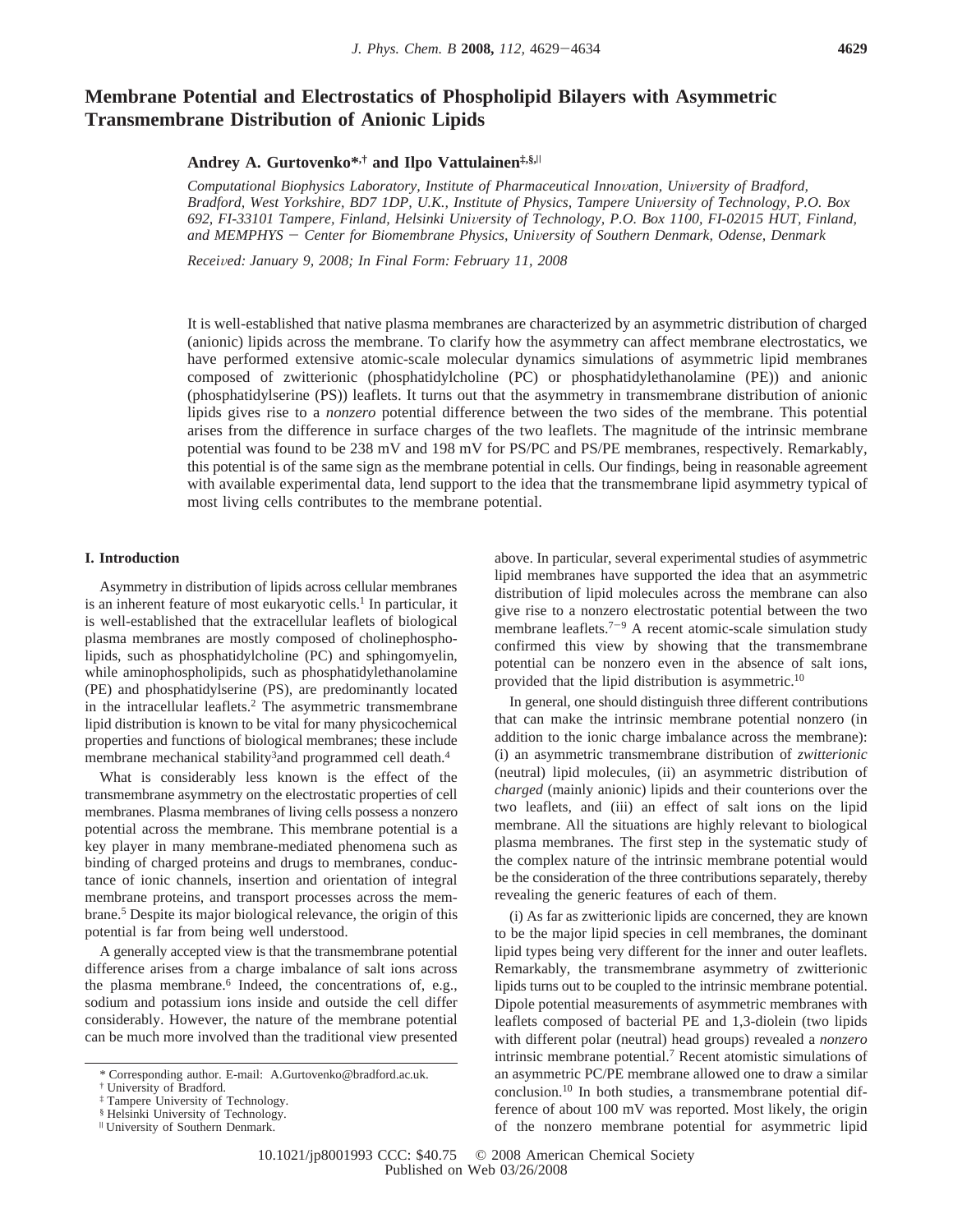membranes of that type results from a subtle difference in the dipole moments of the two zwitterionic leaflets.

(ii) The situation is more complicated when a membrane includes charged (anionic) lipids as well as their counterions. This case of an asymmetric charged membrane is most typical for living cells: PS lipids characterized under physiological conditions by a net negative charge are mainly located in the inner leaflets of cell membranes. What is more, the appearance of PS lipids in the outer leaflet (externalization) initiates cell clearance and eventually leads to cell death.11 Therefore, most animal cells restrict negatively charged PS lipids to the inner leaflets, leading to a pronounced asymmetrical distribution of lipid charges across the membrane. Such a difference in surface charges on the two sides of the membrane apparently can induce a nonzero transmembrane potential difference; a few experimental studies<sup>8,9</sup> have provided some evidence that this is possibly the case.

(iii) As far as salt ions are concerned, they are known to interact with lipid molecules and therefore affect the structural and dynamic properties of cell membranes. $12-15$  Recent atomicscale computational studies demonstrated that salt ions are able to influence the membrane electrostatics.<sup>12,16-18</sup> Furthermore, the effect of monovalent salt was found to differ considerably for the inner and outer leaflets of plasma membranes.<sup>19</sup> However, the cumulative effect of salt ions and transmembrane lipid asymmetry on the membrane electrostatics is still to be understood in detail. Our preliminary studies show that these two factors can even cancel each other to a certain extent [Gurtovenko, A. A.; Vattulainen, I., 2007, unpublished work].

Considering the many factors that have a role to play in the membrane potential, it is evident that detailed atomistic simulations could provide a great deal of insight into understanding the nature and origin of the potential. Rather surprisingly, though, there is currently only one study that has elaborated on this matter.10 In the present work, we discuss this issue further by considering the contribution of the asymmetric transmembrane distribution of charged (anionic) lipids to the intrinsic membrane potential (item (ii) in the above list), as the role of this type of lipid asymmetry is still not well understood. To elucidate this problem, we have performed atomic-scale molecular dynamics (MD) simulations of asymmetric membranes composed of zwitterionic and anionic lipid monolayers. Two different bilayer systems were considered, namely asymmetric PC/PS<sup>-</sup> and PE/PS<sup>-</sup> membranes. Although the outer leaflets of most plasma membranes consist of not more than 20-30% of PS lipids,2 here we chose to consider one of the two leaflets to be formed exclusively of anionic lipids to make the effect of the asymmetry most pronounced.

Overall, our simulations provide compelling evidence that lipid membranes with an asymmetric transmembrane distribution of anionic lipids can be characterized by a nonzero potential difference between two surfaces of the membrane, lending support to the idea that the membrane asymmetry and the intrinsic electrostatic potential in cell membranes are coupled.

#### **II. Methods**

We have performed atomic-scale MD simulations of two asymmetric lipid membranes composed of zwitterionic (palmitoyl-oleoyl-phosphatidylcholine (POPC), or palmitoyl-oleoylphosphatidylethanolamine (POPE)) and anionic (palmitoyloleoyl-phosphatidylserine (POPS)) single-component monolayers. Force-field parameters for POPC and POPE lipids were taken from the united atom force-field of Berger et al.;<sup>20</sup> PE head

groups were described following the POPE model of Tieleman and Berendsen.<sup>21</sup> Force-field parameters for POPS lipids were taken from ref 22. Water was modeled using the simple point charge (SPC) model.<sup>23</sup> As counterions of anionic POPS lipids, we used sodium ions for which the set of parameters supplied within the GROMACS force-field was employed.<sup>24</sup> The Lennard-Jones interactions were cut off at 1 nm. The particle-mesh Ewald (PME) method<sup>25,26</sup> was used for electrostatic interactions. The simulations were performed in the *NpT* ensemble at physiological temperature  $(T = 310 \text{ K})$  and at a pressure set to 1 bar; the Berendsen scheme was employed for both temperature and pressure.27 The periodic boundary conditions were applied in all three dimensions. The time step used was 2 fs.

Simulations of asymmetric lipid membranes were set up and performed in three steps:

(i) First, single-component symmetric bilayers composed of 128 POPC, POPE, and POPS lipids and around 5000 water molecules were simulated for a period of 100 ns. On the basis of these simulations, the information regarding the equilibrium values for the area per POPC, POPE, and POPS lipids were extracted. For a POPC bilayer, the area per lipid was found to be 0.65 nm2, being in very good agreement with available experimental<sup>28-31</sup> and computational studies.<sup>12,32,33</sup> For the area per lipid of single-component POPE and POPS bilayers, we found values of 0.52 and 0.535 nm2, respectively. Again, these values are in line with reported MD studies of  $PE^{32-34}$  and PS22,35,36 membranes under similar conditions. On the experimental side, a value of 0.56 nm2 was found for the area per lipid for a POPE bilayer.<sup>37</sup> The experimental data for PS lipid bilayers can scatter considerably, the reported values being in the range from  $0.45$  to  $0.55$  nm<sup>2</sup>.<sup>38,39</sup> Therefore, the area per lipid for all the simulated bilayer systems is proved to be realistic, validating thereby the molecular model employed in this study.

(ii) Using the data for the area per lipid, two asymmetric membranes, PS/PC and PS/PE, were formed by adjoining POPS monolayers with POPE and POPC monolayers. The number of lipids in the two leaflets of the two asymmetric membranes was adjusted such that the average area per lipid in each leaflet reproduced closely the average area per lipid in corresponding single-component bilayers. This led us to an asymmetric PS/ PC membrane with 64 lipids in the POPS leaflet and 53 lipids in the POPC leaflet, and to a PS/PE membrane with 62 lipids in the POPS leaflet and 64 lipids in the POPE leaflet. The approach used here ensures that the spontaneous curvature of the bilayer corresponds to a flat membrane as in giant unilamellar vesicles.

(iii) Because of periodic boundary conditions, sodium ions needed to neutralize anionic PS lipids can easily appear on the zwitterionic side of an asymmetric membrane and get bound to its carbonyl region.12,17,18 To overcome this undesirable periodicity-related artifact, a double bilayer setup (i.e., two lipid bilayers in a simulation box) was employed (see Figure 1). Such a setup provides an independent control over the electrolyte composition of two aqueous compartments separated by bilayers and was successfully used in a number of preceding computational studies.18,40-<sup>45</sup> For the purposes of the present study, the double bilayer system was built up from two asymmetric membranes such that anionic POPS lipids were adjusted to the same water compartment; a proper number of  $Na<sup>+</sup>$  ions were then added randomly into that compartment to keep the system electroneutral (see Figure 1). In the resulting double bilayer system sodium ions do not have access to the zwitterionic leaflets.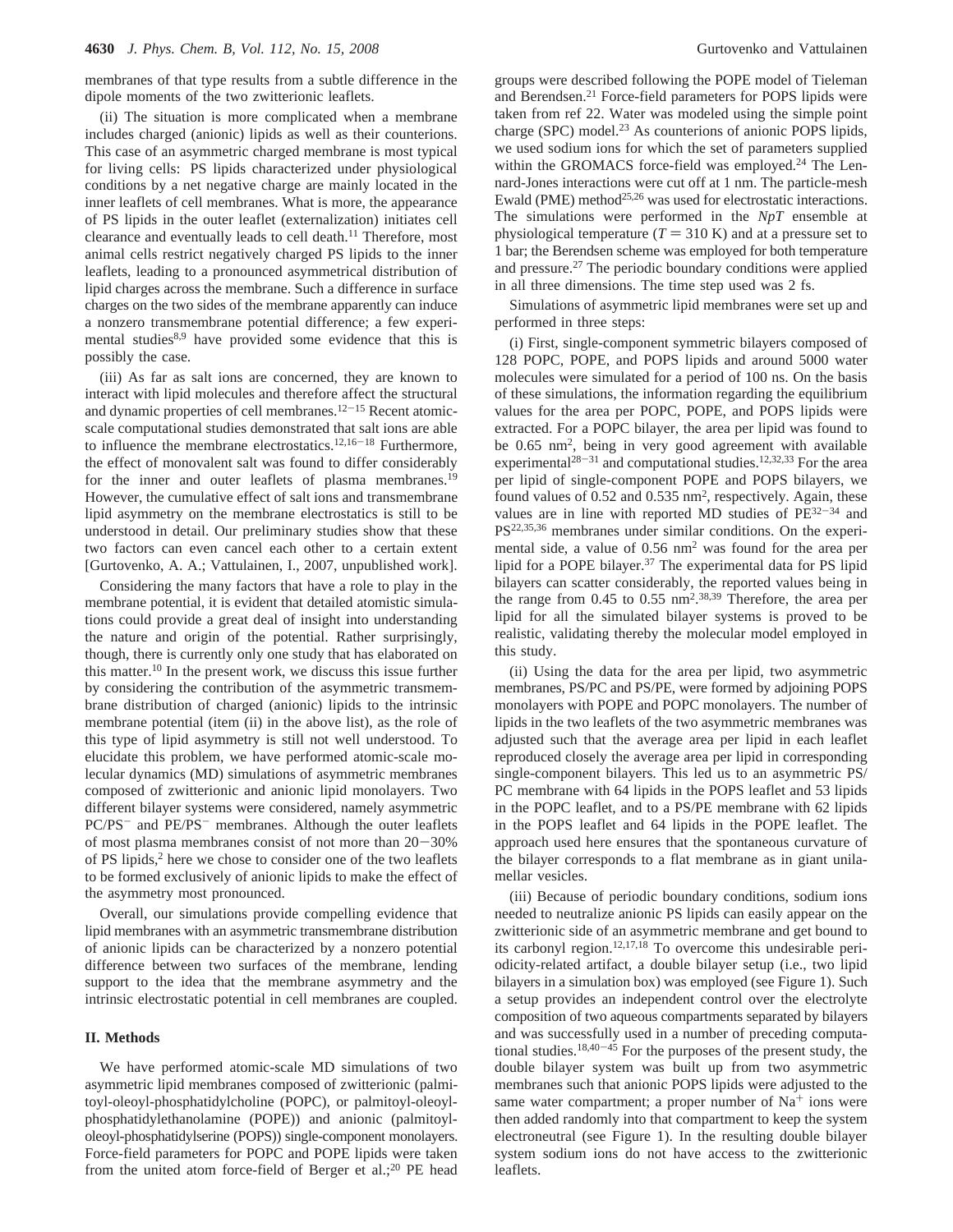

**Figure 1.** A snapshot of a double PC/PS<sup>-</sup> bilayer system in aqueous solution with Na<sup>+</sup> counterions after 100 ns of MD simulations. Shown are POPC lipids (head groups in lime, and acyl chains in green), POPS lipids (head groups in red, and acyl chains in orange), water (blue), and sodium ions (yellow).

Overall, a typical simulation system consists of two asymmetric lipid membranes (PS/PE or PS/PC membranes plus Na+ counterions) and from 10 600 to 11 500 water molecules, amounting to ∼45 500 and 47 200 atoms for PS/PE or PS/PC membranes, respectively. Both asymmetric bilayer systems were simulated over a period of 100 ns. All simulations were performed using the GROMACS suite.24

In our previous study for zwitterionic lipids, we found that the membrane potential in an asymmetric membrane can deviate from zero even in the absence of salt.10 This implies that the potential in the vicinity of the two opposite membrane-water interfaces is different, and one is tempted to ask whether this plays any role in simulations with a single lipid bilayer surrounded by the water phase. In ref 10, the results were confirmed by considering different boundary conditions for the single bilayer studied (using the slab geometry $46$  in addition to the commonly employed periodic boundary conditions). Later, we complemented those tests by repeating the simulations with the double bilayer setup and found that the results and conclusions do not change (unpublished data). Here, for the sake of certainty, we carry out all simulations employing the double bilayer scheme (see Figure 1).

### **III. Results and Discussion**

**A. Equilibration.** System equilibration is of main concern in atomic-scale membrane simulations. This is particularly the case for membranes under the influence of ions, since the slowest relaxation process in such systems is associated with ion binding to the lipid/water interface.<sup>12,18,22</sup> Therefore, along with the area per lipid, we monitor the time evolution of coordination numbers of Na ions with carbonyl and carboxylate oxygens of POPS lipids. It turns out that both the membrane area and the cation binding require around 30-35 ns for equilibration (data not shown). Correspondingly, only the part of MD trajectories over the last 60 ns (out of 100 ns) was used for analysis.

**B. Asymmetric PS/PC Membrane.** An asymmetric membrane built from POPC and POPS leaflets can be considered as a rough model for plasma membranes: zwitterionic PC lipids are dominant in the outer leaflet, while most anionic PS lipids are localized in the inner monolayer. As mentioned in the Introduction, we intentionally enhance the effects of asymmetry by considering one of the two leaflets to be composed of anionic PS lipids only (inner leaflets of most plasma membranes contain usually no more than 30 mol % of anionic lipids). A more elaborate study for realistic mixtures of many-component cellular membranes will be discussed elsewhere.

The component-wise density profiles of the asymmetric PS/ PC membrane are shown in Figure 2 (top). The difference between POPC and POPS lipids is essentially twofold and lies in the nature of their head groups. First, POPS head groups possess a net negative charge under physiological conditions, while zwitterionic POPC lipids are characterized by polar but neutral head groups. Second, POPS lipids have a primary amine in their head group region, thus POPS is capable of the formation of both intra- and intermolecular hydrogen bonds. In practice, the inter-lipid hydrogen bonding is so strong that it leads to a considerably more densely packed structure of a POPS monolayer as compared to its POPC counterpart, despite the electrostatic repulsion between charged POPS head groups.<sup>47</sup>

The more densely packed nature of the POPS leaflet is clearly seen from the peak heights of the lipid density profiles on the two sides of a membrane (see Figure 2 (top)). The average orientation of PN vectors (from phosphorus to nitrogen in the head group) with respect to the membrane normal on the two sides of the membrane was found to be similar: 74° for POPS and 78° for POPC. However, the structure of the water/lipid interface is more complex in the POPS case, as negatively charged PS head groups have to be accommodated in a rather narrow interface region. Furthermore, one observes a tight binding of sodium ions to the POPS leaflet interface. Remarkably, the density profile of sodium ions has two distinguished peaks (see Figure 2 (top)), indicating that  $Na<sup>+</sup>$  ions are able to bind to two distinct sites in the lipid/water interface, namely, to the carbonyl and carboxylate regions. A detailed analysis of corresponding coordination numbers shows that sodium ions mainly bind to the carbonyl oxygens located rather deep in the interface.22

All the above features of POPC and POPS leaflets are translated into the partial charge densities, which are crucial for the electrostatic membrane properties (see Figure 2 (middle)). On the POPC side of the membrane, water molecules readily permeate into the lipid/water interface and reorient themselves to compensate for charges of phosphate and choline groups of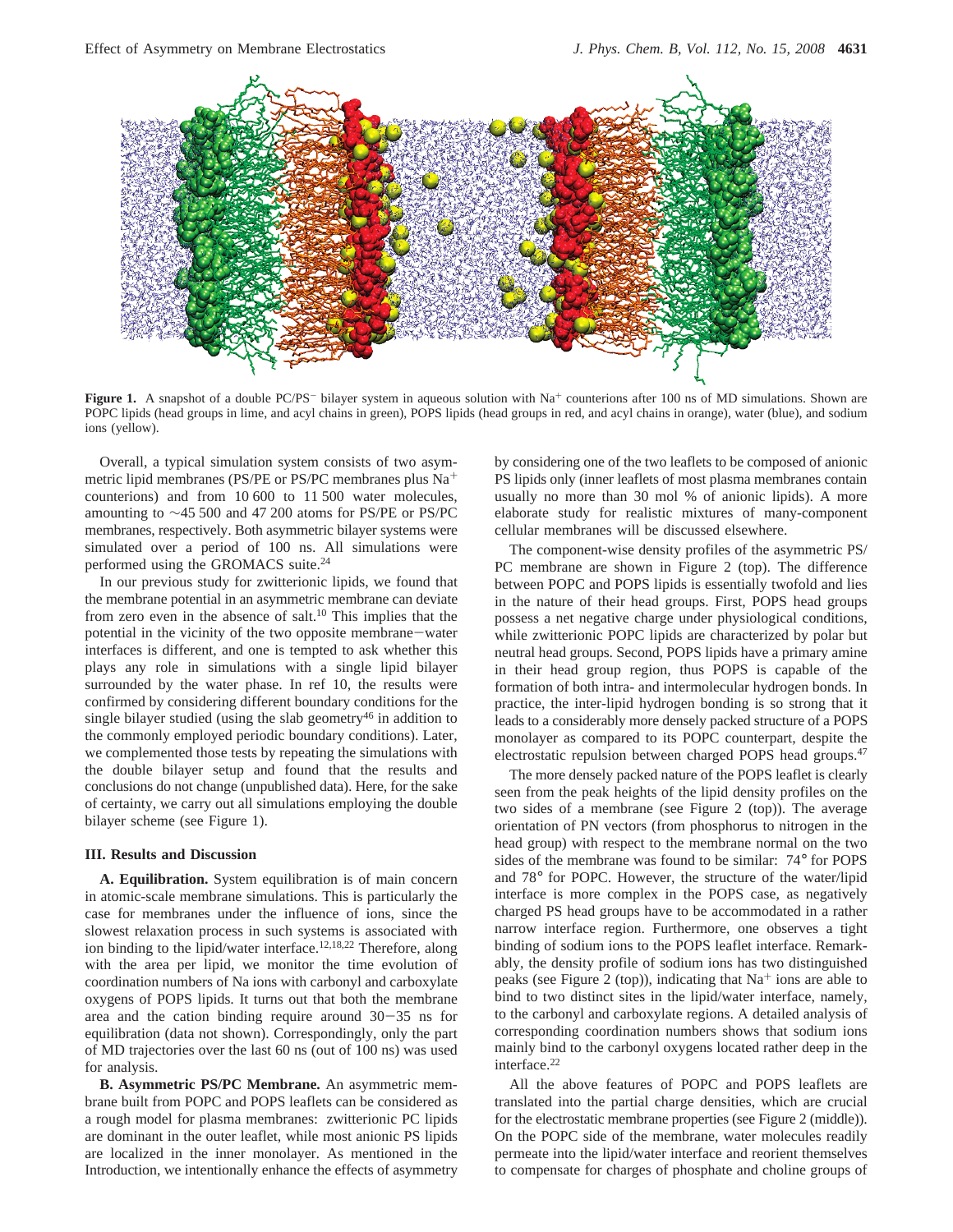

**Figure 2.** (top) Component-wise mass density profiles of an asymmetric POPS/POPC membrane as a function of distance *z* from the center of mass of the membrane. All profiles are averaged over two membranes in a simulation box. The average positions of phosphate groups on both sides of the membrane (which define the membrane thickness) are shown by dashed lines. (middle) Charge density profiles of a POPS/POPC membrane. To reduce noise in the data, the charge densities shown here were fitted to splines.<sup>58</sup> (bottom) Electrostatic potential across a POPS/POPC membrane. The potential is chosen to be zero at the center of mass of the membrane.

POPC lipids. This leads to a rather smooth profile for the total charge density. In contrast, deep water permeation into the POPS leaflet is considerably hindered by the densely packed anionic PS head groups. In turn, sodium ions penetrate much deeper into the leaflet compared to water and are mainly responsible for the compensation of a net negative charge of PS head groups (see Figure 2 (middle)); the charge density profile of  $Na<sup>+</sup>$  ions again demonstrates two distinguished maxima. Water also contributes to the compensation of the charges of POPS lipids, the reorientation of water molecules being more pronounced inside the PS leaflet compared to the POPC leaflet. As a result, the total charge density profile of the POPS leaflet has a more rugged shape as compared to that for the POPC leaflet, reflecting a more complex structure of the water/POPS interface. Overall, we observe a prominent asymmetry in charge distribution across the POPS/POPC asymmetric membrane.

The electrostatic potential across an asymmetric PS/PC membrane was computed from the Poisson equation by twice integrating over the charge densities measured from MD simulations (see Figure 2 (bottom)). As evident, the resulting electrostatic potential of the PS/PC membrane turns out to be asymmetric with respect to the membrane center: there is a *nonzero* potential difference of  $238 \pm 19$  mV between the two surfaces of the membrane. It is important to emphasize that this membrane potential is not essentially related to the ionic charge imbalance across the membrane. Instead, there are two factors that contribute to the potential: the difference in the surface charges of anionic and zwitterionic leaflets of the PS/PC membrane, and the contribution due to counterions. Figure 2 (middle) depicts the charge densities of POPS, water, and counterions. Comparing these with the total charge density reveals that the qualitative form of the total charge density follows the contribution due to POPS. The role of  $Na<sup>+</sup>$ counterions is of opposite nature but weaker than the contribution arising from PS head groups. Nonetheless, it is evident that counterions and charged lipid head groups compete with each other, and the total membrane potential results from their complex interplay. In more realistic situations with physiological salt conditions, it is likely that the same competition takes place.

The overall picture here is reminiscent of the situation observed in MD simulations of a PC membrane that separated two water reservoirs with and without salt.<sup>18</sup> In that study, binding of sodium ions took place only in the membrane leaflet adjoined to salt, so that one of the leaflets effectively became positively charged, while the other one stayed neutral (zwitterionic). Such a salt-induced asymmetry of a lipid bilayer resulted in a nonzero potential difference between the two membrane sides.18,43

The different composition in the two leaflets also gives rise to a prominent asymmetry in the shape of the electrostatic potential across the POPS and POPC leaflets. In particular, one can notice the absence of a hump (typical in PC bilayers) close to the water/lipid interface for the potential on the POPS side of the membrane (see Figure 2 (bottom)). The origin of the hump observed in PC membranes lies in a subtle imbalance between the orientation of water molecules and PC lipid head groups. In PS membranes, such an imbalance is most likely suppressed by the strong electrostatic interactions between anionic head groups and counterions. We also find that the shape of the electrostatic potential and the value of the potential difference across PS and PC monolayers follow closely those for singlecomponent symmetric POPC and POPS bilayers and are in line with previous computational results.<sup>10,12,36</sup>

Importantly, the observed intrinsic potential of the membrane in the inside of the "cell" turns out to be negative with respect to the outside, provided that the POPC monolayer of the asymmetric PS/PC membrane is considered to reflect the outer leaflet of a plasma membrane. Thus, the intrinsic potential due to asymmetry in the distribution of charged lipids across the membrane has the same sign as the transmembrane potential in plasma membranes. As experimental measurements for PS/PC membranes are not available, a direct comparison of the magnitude of the transmembrane potential difference (238 mV) with experiment is not feasible. We note, however, that in plasma membranes of living cells, one can expect the corresponding potential difference to be considerably smaller than the reported value as only  $20-30$  mol % (and not 100% as in the simulations) of all lipids in the inner leaflet are anionic.

It would be interesting to compare our results with a recent MD study of asymmetric lipid membranes composed of a PC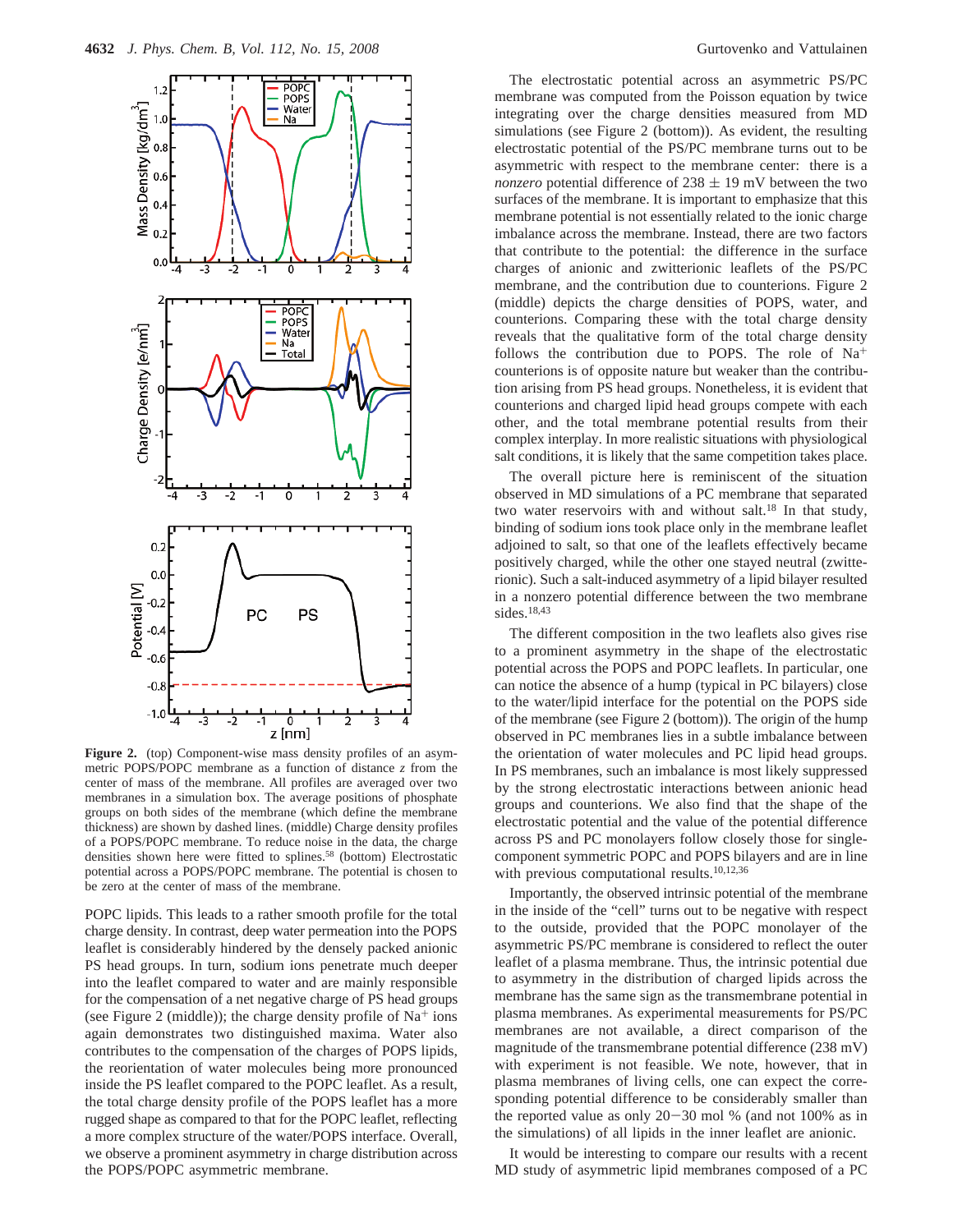

**Figure 3.** (top) Component-wise mass density profiles of an asymmetric POPS/POPE membrane versus distance *z* from the center of mass of the membrane. (middle) Charge density profiles of a POPS/ POPE membrane. (bottom) Electrostatic potential across a POPS/POPE membrane. The potential is chosen to be zero at the center of mass of the membrane.

leaflet and of a mixed PC/PS leaflet, where the latter case contained around 33% of anionic lipids.<sup>48</sup> However, as the authors employed a single bilayer setup, the counterions of PS lipids were able to interact with the purely zwitterionic leaflet, making the overall picture smeared. Furthermore, the method used for calculating the electrostatic potential did not allow the authors to get symmetric potential profiles even for symmetric PC bilayers, rendering a direct comparison with our results hardly possible.

**C. Asymmetric PS/PE Membrane.** To complement our findings, we performed additional atomic-scale MD simulations for another asymmetric zwitterionic/anionic membrane in which POPC was replaced by POPE (see Methods for details). The major difference between these zwitterionic lipids is that POPE lipids are more capable for hydrogen bonding.<sup>49</sup> For the PS/PE bilayer, one hence expects a more densely packed structure that is indeed readily observable from the peak heights of the density profiles (see Figure 3 (top)).

Water permeates into the POPE leaflet to a significantly lesser extent as compared to the zwitterionic side of a PS/PC membrane (see Figures 2 and 3), reflecting the well-known difference in hydration level of PC and PE membranes.<sup>49</sup> This results in an insufficient compensation of partial charges of the polar PE head group and in a rather sharp peak in the total charge density profile in the POPE leaflet, the peak being higher than that observed on the neutral side of a PS/PC membrane (see Figures 2 (middle) and 3 (middle), and also ref 10). As a consequence, the potential difference across the PE *monolayer* is larger than what was seen in a PC monolayer,  $10$  and one can expect a somewhat smaller magnitude of the intrinsic potential across the entire asymmetric membrane. Indeed, the potential difference between the two surfaces of an asymmetric PS/PE membrane turns out to be *nonzero* and amounts to  $198 \pm 8$ mV, which is smaller than the value of 238 mV observed for a PS/PC membrane.

On the experimental side, the electrostatic properties of an asymmetric PS/PE membrane has been probed by the nonactin- $K^+$  complex.<sup>8</sup> The experimentally observed shape of the electrostatic potential across the PS/PE membrane is very similar to what was observed in MD simulations, the potential on the anionic side being lower than that on the neutral (zwitterionic) side. The experimental value for the potential difference between the two sides of the membrane was found to be  $86 \text{ mV}$ .<sup>8</sup> The value for the membrane potential measured through the simulations (198 mV), while being of the same order of magnitude, turns out to be considerably larger than the experimental one. The difference between simulations and experiment is obviously in part due to error margins in both experiment and simulations, and also due to current limitations in force fields. However, we consider that the important issue here is the different conditions used: the experiment was performed at a lower temperature and in the presence of KCl salt.8 The role of salt is particularly relevant here, since the results in Figure 3 show that the charge density profile of counterions competes against the corresponding one arising from PS head groups. On these grounds, it is possible that the presence of salt decreases the total membrane potential; preliminary data is in favor of this view (unpublished data).

Nonetheless, one can conclude that the main findings of our atomic-scale MD simulations are in general agreement with available experimental data.

## **IV. Conclusions**

To explore how asymmetry in transmembrane distribution of charged (anionic) lipids across plasma membranes affects membrane electrostatics, we performed atomic-scale MD simulations of asymmetric membranes with one leaflet composed of zwitterionic PC or PE lipids, and another leaflet built from anionic PS lipids. Special care was taken to ensure that counterions of the anionic leaflet do not affect its zwitterionic counterpart. For doing that, a double bilayer setup (i.e., two lipid bilayers in a simulation box) was employed.

It turned out that both PS/PE and PS/PC asymmetric membranes are characterized by a *nonzero* potential difference between two membrane surfaces. This potential arises from the difference in the surface charges of the two leaflets of asymmetric PS/PC and PS/PE membranes. Remarkably, the intrinsic potential has a lower value on the anionic side of membranes, so that the potential due to transmembrane asymmetry is of the same sign as the membrane potential in cells. The magnitude of the intrinsic membrane potential was found to be 238 mV for a PS/PC membrane and 198 mV for a PS/PE membrane. Our findings, being in reasonable agreement with available